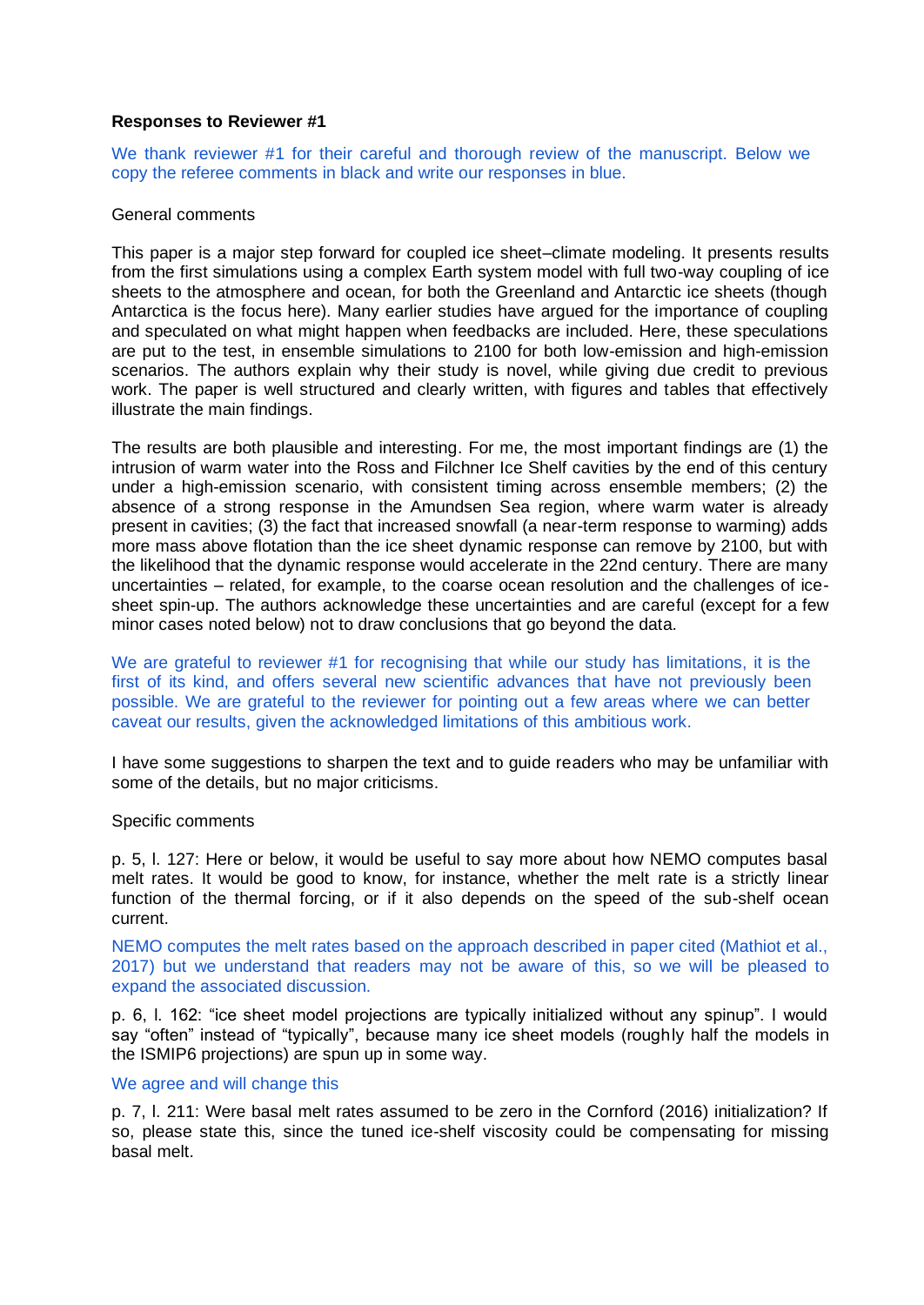In the Cornford et al. (2016) initialisation, for a given ice sheet geometry (informed by observations) the model flow equations are instantaneously inverted to find fields of basal friction and stiffening coefficients that minimise the difference between model velocities and those derived from satellite observations. A short relaxation phase follows, where the model is run forward with mass balance boundary conditions provided by surface mass balance and basal mass balance diagnosed to balance the SMB and flow divergence at all points on the ice shelves, and thus maintain their initially prescribed geometry. We will expand the paragraph to describe this.

p. 8, l. 221: What is the magnitude of the steady value where the rms thickness rate settles? In what regions is the remaining drift largest? Did you do multi-century standalone ice sheet runs, continuing with the same forcing? Such runs would increase confidence that the drift is small enough to maintain stable grounding lines.

The approximately steady ice sheet-average RMS dh/dt for the 4 simulations are 0.4, 0.35, 0.38, and 0.34, after 17, 28, 29, and 30 years respectively, and the remaining drift is largest in isolated cells near the coast, and not in regions of dynamically evolving glaciers feeding ice shelves. We will add a discussion of these points to the paper. If we continued these standalone simulations, the grounding lines would continue to retreat because ocean melting is out of balance with the ice sheet in the present day. In any case, our experimental design strongly mitigates any concerns over model drift. Throughout the paper we compare SSP1 to SSP5 projections. Therefore SSP1 serves as a 'control'. To leading order, the effects of model drifts will cancel between SSP1 and SSP5, thus revealing the influences of anthropogenic forcing, which is our main interest.

p. 9, Fig. 1: In general, the figures in the paper are informative and easy to interpret. However, many figures (including this one) use a rainbow colour scale that could be problematic for colour-blind readers. Please consider a different scale.

#### We will revise the figure colour scales where possible.

p. 11, Fig. 3: In Figs. 3a and 3b, there is good agreement with observations in the thinning of Pine Island and Thwaites Glaciers and thickening of the Kamb Ice Stream. My understanding is that this is largely the result of tuning basal coefficients to match observed ice speeds in the BISICLES spin-up. We would expect the tuned velocities to change the thickness in places where ice flow has recently accelerated (for PIG and Thwaites) or decelerated (for Kamb). This can be inferred from the text, but could be made more explicit for readers who are unfamiliar with tuning strategies.

## We will expand the text on lines 289-290 to make this much clearer to the readers.

Another notable feature of Fig. 3 is the general slowing and thinning of ice shelves. The text (p. 12, l. 298) attributes the thinning to the SMB and basal melt forcing from the climate model. Is basal melt primarily responsible for shelf thinning, or does SMB also play an important role?

The thinning is caused by discrepancies in basal and surface forcing between the Cornford et al. (2016) and Martin et al. (2019) initialisation and our relaxation process. Such discrepancies are inevitable without a formal coupled ice and climate initialisation procedure (which is an important but very challenging avenue for future work). There are regions where SMB discrepancy is larger than the basal melt discrepancy, but the basal melt difference is larger around the grounding lines. We will expand the text around line 298 to describe this.

p. 12, l. 297: Why would this slowing mostly occur during the first year of the standalone ice sheet initialization stage? I would expect it to occur more gradually as the shelf thins.

The slowing is caused by the change of basal melt forcing around the grounding lines when we first use melt rates from an ocean model rather than the diagnosed melt rates in the initialisation as described above. The ocean model cannot accurately represent the very thinnest cavities near the grounding line, and so no melting occurs there in the modelled fields. Therefore, the ice generally thickens near the grounding line upon coupling, leading to small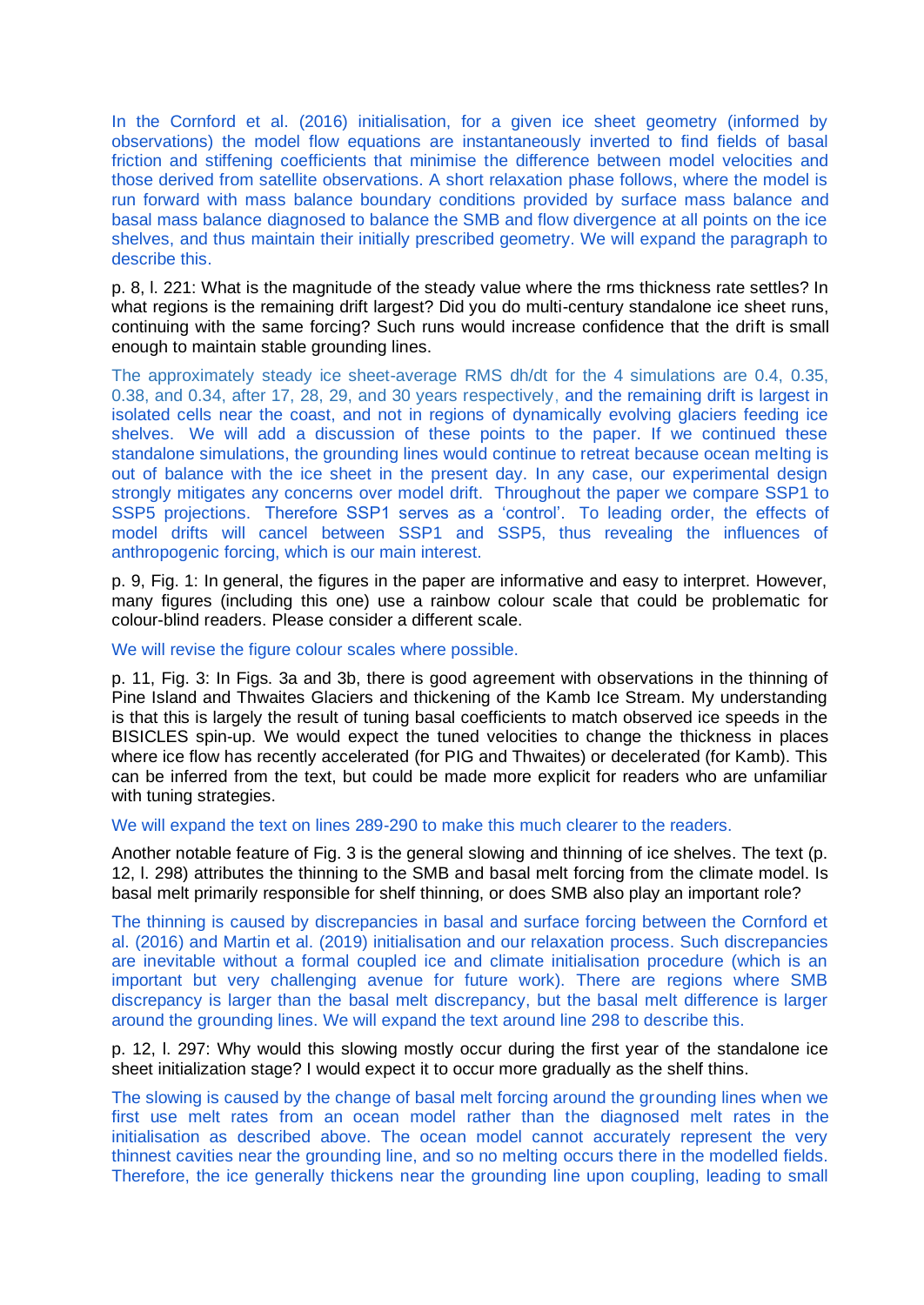grounding line advances. This is one of the reasons why this ice relaxation period is important. The increase in drag from these re-grounded areas is instantaneously transmitted through the ice shelves, so this causes the ice shelves to rapidly decelerate. We will expand the text to fully explain this point.

p. 12, l. 302: You refer to "the SMB and basal melting implicit in the inverted reference velocities". I am not sure what this means. My understanding is that the SMB and basal melting in the BISICLES spin-up are part of the input forcing, with SMB based on reanalysis and basal melting (possibly?) set to zero. In that case, the shock could be attributed to the fact that the SMB and basal melt rates in the adjustment process (derived from the UKESM historical run and standalone ocean spin-up) are different from the SMB and basal melt rates in the spin-up. It would be helpful to describe or plot the differences.

As described in the above response to the comment on line 211, the SMB is imposed in the initialisation, and  $dh/dt = 0$  is imposed on the ice shelves, and so this means that the implicit basal melting varies as part of the Cornford et al. (2016) initialisation. It is correct however that the shock occurs because the SMB and implicit basal melt rates in this initialisation differ from those derived from the UKESM historical run and standalone ocean spin-up. We will describe these differences in the revised paper.

p. 15, Sect 3.2.1: The abrupt transition to warm water for the Filchner Ice Shelf is a very interesting result in an ESM, consistent with the recent regional studies.

We agree that this is fascinating. This has been previously found in ocean-only and ocean/ice models, but our study is the first to show this in a coupled climate model.

p. 16, Fig. 6: Since the transition occurs near 2100, I suggest extending the x-axis to 2115, if possible.

### We will extend the axis.

p. 15, Sect 3.2.2: The transition to a warm Ross Ice Shelf cavity is another very interesting result, notwithstanding the fresh bias in the Ross Sea. Some other studies also show freshening in this region in the beginning or near mid the 21st century.

We feel that this is a key result of our study and we believe the Ross Sea shelf warming is a new result. We are aware of a paper suggesting a freshening in this region - Timmermann and Hellmer (2013); Jacobs et al. (2022), so we will add a discussion of those papers. The region has been freshening for the last 60 years, as noted in one of those papers, but that has not yet led to a transition to a warm state.

p. 29, l. 629: "These results may indicate the bigger potential that Ross/Weddell sectors have in becoming major sea level contributors in future warming scenarios." Here, "bigger" seems to mean "bigger than PIG and Thwaites". It's true that the Ross and Weddell sectors have the potential to become major sea level contributors, but it's also true (based on present-day observations and published simulations) that PIG and especially Thwaites could be major contributors. The Amundsen Sea contribution might not be captured by the model, for the reasons discussed in Section 4.3. So I suggest rewording this claim.

We are grateful to the reviewer for bringing this to our attention and will certainly re-word the claim, to say that the Ross and Weddell sectors have a 'large' potential, rather than 'bigger'.

p. 29, ll. 642ff: This paragraph is a good summary of the novelty and importance of the study.

We thank the reviewer for their supportive comments.

p. 30, l. 666. The SROCC is cited several times, but I couldn't find a citation of AR6. Please add AR6 citations where appropriate. For context, I suggest including the projected GMSL from Antarctica under low and high forcing scenarios, according to AR6.

We will update this text to cite AR6.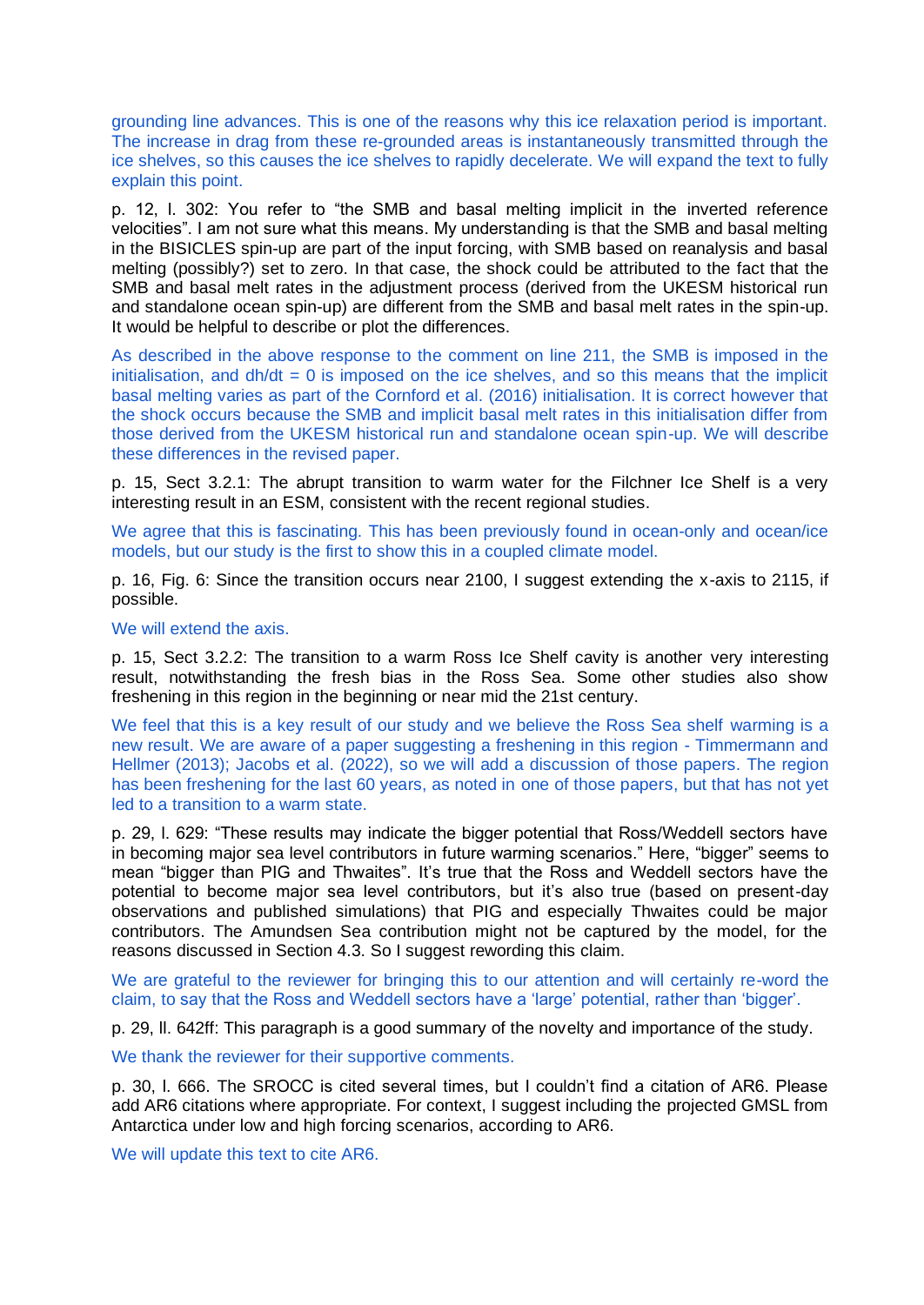p. 30, l. 667: It's plausible that the AIS would have a positive mass balance in this century, but it's misleading to call this a "rapid sea level fall". The snowfall contribution is better described as a modest offset (~2 cm) to a robust global trend of rising sea level (28 to 55 cm by 2100 under SSP1-19, and 63 to 102 cm by 2100 under SSP5-85, according to AR6).

We will expand the text to say that while the AIS contribution to sea level will be significantly negative, this would comprise a modest offset to the overall expected increase. This remains a very important conclusion, however, since the current paradigm is that the AIS could contribute a rapid rise in sea level to 2100.

p. 31, l. 701: "… do not retreat." Doesn't Fig. 15 show some GL retreat for PIG and Thwaites?

We will reword the sentence to clarify that we meant that the GL in SSP5 does not retreat far relative to that in SSP1.

p. 31, l. 705: "Nevertheless, the impact of a future strong climate change in Amundsen Sea cavities is unlikely to be larger than our modelled changes in the Ross/Weddell cavities. This is because the Amundsen continental shelf and ice shelf cavities are already filled with the warm Circumpolar Deep Water and hence there is less potential for further warming and strong ice response." I think this is a bit too strong. It may be true that the ASE cavities have less potential for further warming, but this does not imply less potential for strong ice response. Because of its bed geometry, Thwaites might already be retreating unstably, or might be near a threshold such that it could be tipped into unstable retreat with a small amount of additional warming.

We agree that the sentiment expressed in this sentence is highly uncertain. We will rewrite this section to acknowledge that bed geometry may play an important role in modulating the role of changes in forcing, and that in fact the Amundsen Sea could experience warming, as warmer Circumpolar Deep Water at 2C is present offshore of the shelf break in this region.

p. 32, l. 715: "do not appear to simulate". I suggest "do not simulate".

#### We will change this.

p. 33, Section 5: Many conclusions already appear in the Discussion section. Since some readers will look at only the Abstract and Conclusions, I suggest adding some content in Section 5. For example:

You say here that these are the first AOGCM runs with full two-way ice-climate coupling; you could add a sentence or two (as in Section 4.1) about why this is important.

You could point out that the Filchner warming is consistent with previous modeling studies, whereas the Ross warming is something new.

You could mention the ASE non-response, with appropriate caveats about uncertainty.

I would not end the paper with a sentence that refers to the Ross Ice Shelf alone.

We will briefly add the above points to the Conclusions, while also trying to keep it short and focussed as far as is possible.

# Technical corrections

We thank the reviewer for their careful reading and will address all of the suggested changes below.

- p. 1, l. 21: "of the 21st century"
- p. 5, l. 137: The phrasing is awkward, with two uses of "along with"
- p. 7, l. 189: "integration" without the "s"
- p. 7, l. 210: "caving" -> "calving"